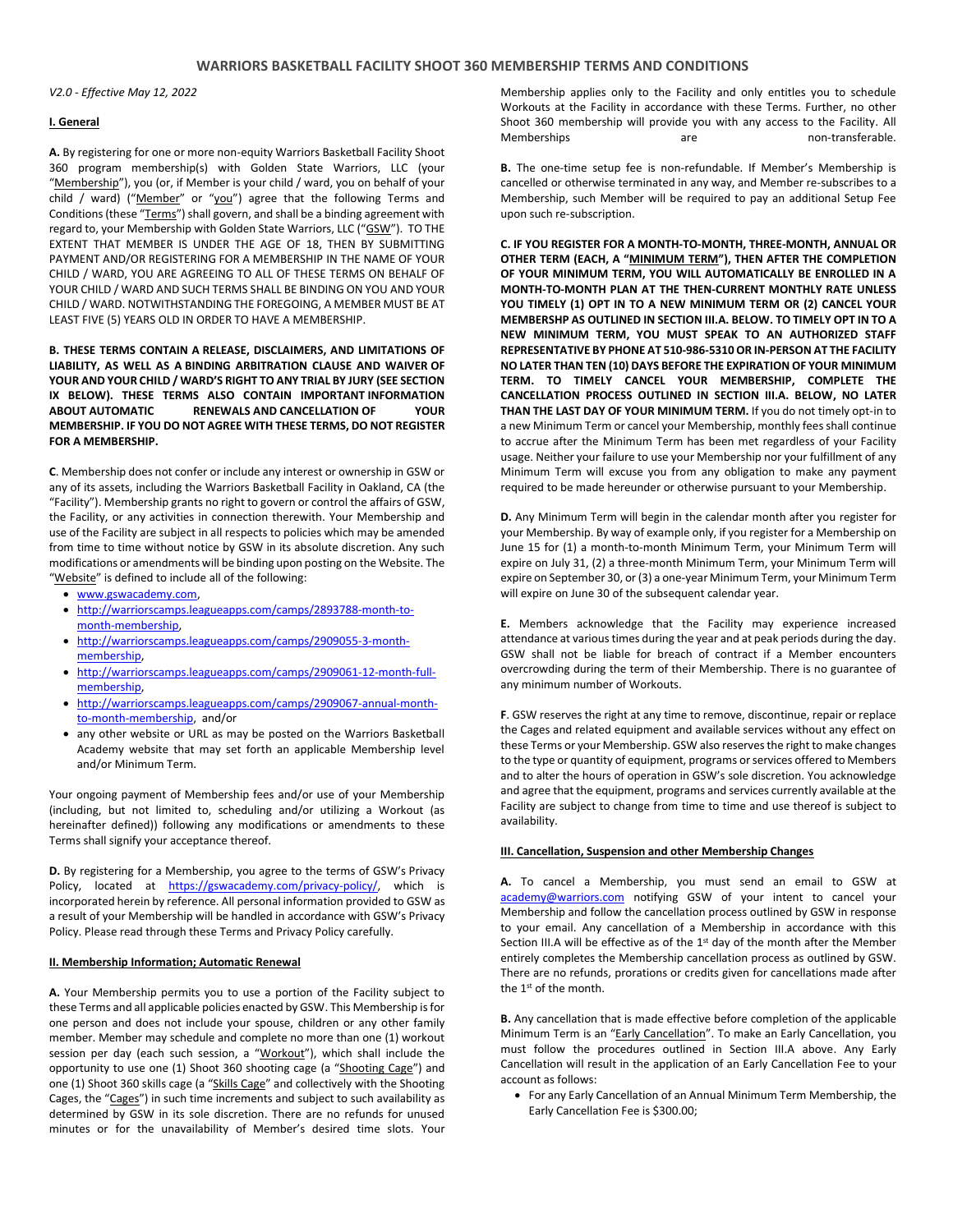- For any Early Cancellation of a Three-Month Minimum Term Membership, the Early Cancellation Fee is \$150.00; and
- For any Early Cancellation of a Month-to-Month Minimum Term Membership, the Early Cancellation Fee is \$75.00.

**C.** In the event of an injury or other medical reason (as evidenced by a written confirmation from a licensed medical physician), a Membership may be put on Medical Hold for no more than six (6) months in any twelve (12)-month period. In order to request a Medical Hold, Member must send an email to GSW at [academy@warriors.com](mailto:academy@warriors.com) with such request and follow the Medical Hold process that is outlined by GSW in its response to Member. GSW will consider on a case-by-case basis any request for a Medical Hold that is longer than six (6) months in a twelve (12)-month period.

**D.** If Member desires to suspend his or her Membership for any reason other than injury or other medical reason (a "Suspension"), Member must send an email to GSW at [academy@warriors.com](mailto:academy@warriors.com) with such request and follow the Suspension process that is outlined by GSW in its response to Member. Any Membership Suspension will be effective as of the  $1<sup>st</sup>$  day of the month after Member entirely completes the Suspension process as outlined by GSW. There are no refunds, prorations or credits given for suspensions made after the 1st of the month. During the Suspension, Member may use the Facility subject to payment by Member of the then-current "drop-in" rate. Member may not Suspend a Membership for longer than 2 months in any given twelve (12) month period.

**E.** To request to end a Suspension, you must send an email to GSW at [academy@warriors.com](mailto:academy@warriors.com) with such request and complete the steps outlined by GSW in its response to Member. Upon completion of such process, your Membership will resume on the 1<sup>st</sup> day of the month following the end of the Suspension; provided, that you may alternatively resume your Membership immediately upon payment of a monthly fee, pro-rated to account for the time remaining in the month during which you wish to resume your Membership.

**F.** If Member Suspends the Membership before completion of any applicable Minimum Term, the Minimum Term of Member's Membership will be extended by the amount of time for which the Membership is Suspended.

**G.** If you desire to change the Minimum Term and/or other applicable level of your Membership, you may initiate such process by meeting with an authorized representative of GSW in-person at the Facility or by phone at 510-986-5310. Member acknowledges that any such change may require Member to register or subscribe for a new Membership agreement and that any upgrade in a Membership may result in a requirement that Member pay a pro-rated difference between the applicable Membership fees.

#### **IV. Membership Accounts**

**A.** To remain a Member and retain the privileges of the type of Membership you have selected, all fees, taxes and other charges due under these Terms must be timely paid. Your fees (and all applicable taxes or other charges) are payable monthly (except for prepaid fees, as outlined on the Website), run continuously, and are in effect for one month at a time.

**B.** All applicable fees will be charged on the 1st of each month (except where otherwise indicated on the Website). If GSW receives any closed account, stop payment, or insufficient fund returns or any other chargeback for your monthly fees or any other amounts payable under these Terms, your Membership privileges will be denied until such payment is received and new banking and/or payment information is provided, if necessary.

**C.** If no payment has been received by GSW within five (5) days after GSW provides you with notice of your delinquent payment (which notice may be sent by GSW via email), your Membership privileges may be denied and/or your Membership may be cancelled by GSW in its sole discretion.

**D. While you may cancel your Membership at any time, GSW does not offer refunds or credits, except in GSW's sole discretion, or as required by** 

### **applicable law. In the event that GSW issues any refund or credit, GSW is under no obligation to offer similar refunds or credits in the future.**

**E**. GSW may contact you via telephone, email or other means from time to time for the purpose of notifying you of issues related to your membership or billing information, for offers that may be of interest to you, or for automatic payment processing issues. By providing your contact information and subscribing to a Membership, you give your prior express written consent to receive, at any address or phone number provided to GSW, membership and billing-related communications from GSW or its authorized delegate to the extent permitted by applicable law. You are not required to authorize calls or text messages to become a Member, and you may opt out at any time by request if called.

### **V. Check-In; Parking; Other Privileges**

**A.** Members and guests using the Facility must check in with the staff person at the front desk upon arrival.

**B.** To the extent that your Membership level includes any parking privileges, such privileges shall be fully revocable at any time by GSW and shall be subject in all respects to separate parking policies as may be enacted by GSW from time to time.

**C**. To the extent that your Membership level and/or Minimum Term entitles you to any tickets or ticket credit to any Golden State Warriors or Santa Cruz Warriors basketball games or any similar benefits, such credit or tickets shall be revocable by GSW in its sole discretion and shall at all times be subject to availability and compliance with all applicable ticketing policies, terms and conditions.

**D.** To the extent that your Membership level and/or Minimum Term entitles you to any additional "perks" or "benefits", including, without limitation, any discounts on other Warriors Basketball Academy programming, private training, merchandise or other related benefits, such benefits shall be revocable and modifiable by GSW in its sole discretion and shall at all times be subject to availability. To the extent you are entitled to any such benefits, such benefits shall be available only during the Minimum Term of your Membership.

# **VI. Facility Reservations and Usage**

**A.** Cages may be reserved for Workouts in such time increments and subject to such availability as determined by GSW in its sole discretion. Cages may be reserved up to 7 days in advance.

**B.** Workout reservations must be canceled at least 24 hours in advance of the applicable Workout reservation. Any cancellation made after such time shall be subject to a No-Show Fee (as defined below). To cancel or change a scheduled Workout, email GSW at **academy@warriors.com** or speak to an authorized representative of GSW by phone at 510-986-5310.

**C.** Workout reservations will be held no more than 10 minutes unless you notify GSW by phone that you will be late for your reservation. If you do not make such notification, your reservation is subject to release and you may be assessed a No-Show Fee.

**D**. Subject to Sections VI.B and VI.C above, if you do not arrive for a scheduled Workout or if you do not arrive in time for such Workout, you authorize GSW to charge your card on file a fee of \$25.00 (the "No-Show Fee").

**E.** Workout reservations may only be made (1) via the Shoot 360 mobile application operated by Shoot 360, Inc. (the "App"), (2) in-person at the Facility, or (3) by phone at 510-986-5310 during normal business hours.

**F.** No black-soled shoes, spiked high heels or shoes with soles that may mar the court surface may be worn on any courts. Proper etiquette is to be observed at all times. This includes relinquishing Cages or other parts of the Facility on schedule. Shirts and shoes must be worn at all times. No outside food or drink allowed, with the exception of water and/or sports beverages in designated areas. Violators of the foregoing and any other policies pertaining to the Facility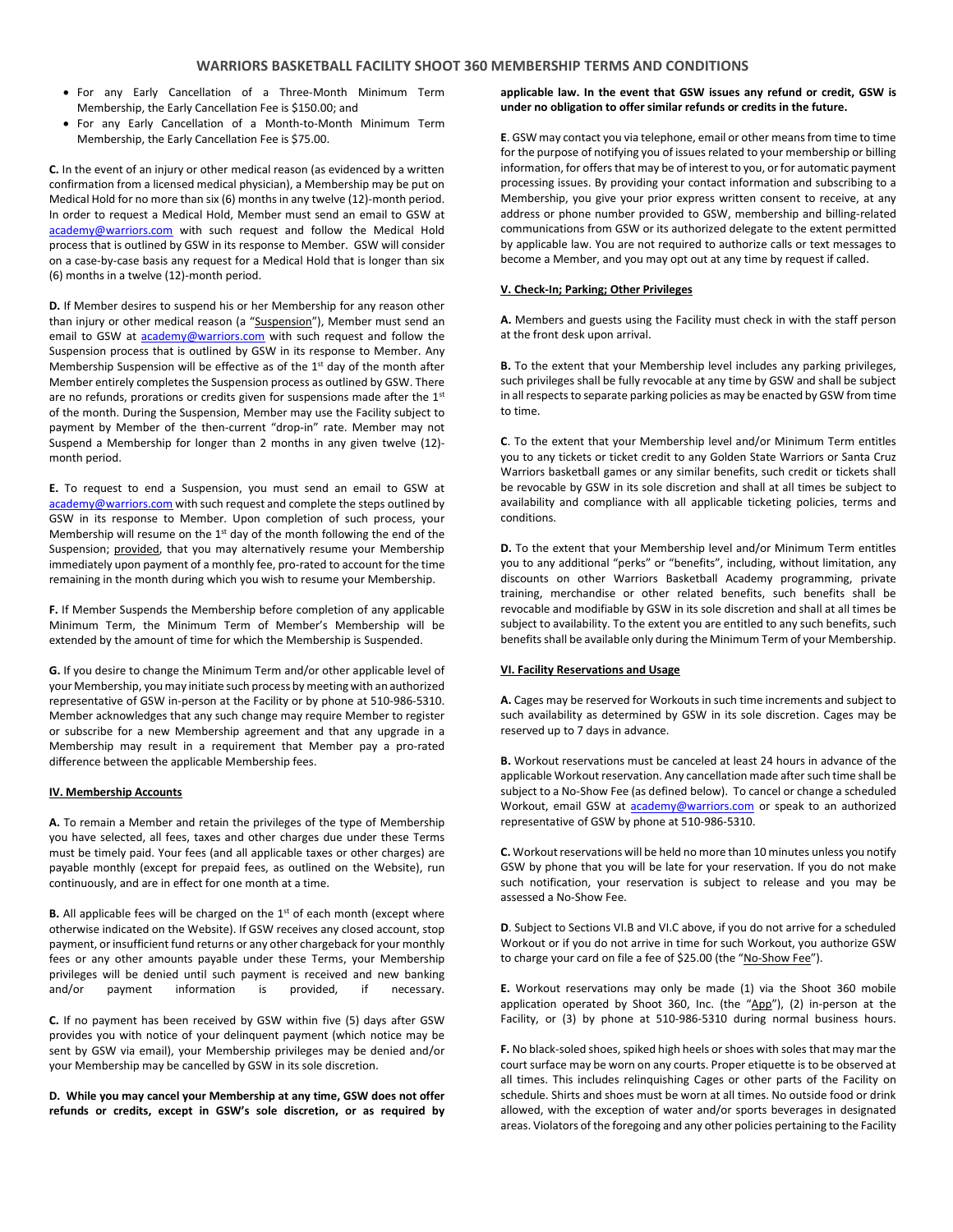# **WARRIORS BASKETBALL FACILITY SHOOT 360 MEMBERSHIP TERMS AND CONDITIONS**

are subject to expulsion without refund and/or Membership cancellation.

**G.** Any guidance or other training provided in connection with the Membership is designed for educational and informational purposes only and is not intended to be, nor does it constitute, medical or other professional advice. GSW strongly recommends that you consult with your physician before completing any Workout. It is your responsibility to evaluate your own medical and physical condition to determine whether to utilize the Cages and/or otherwise engage in any physical activity at the Facility. If you experience faintness, dizziness, pain or shortness of breath at any time while exercising you should stop immediately. You represent and warrant that you are in good physical condition and have no medical condition or impairment that might prevent you from your intended use of the Services.

**H.** GSW reserves the right to utilize the Facility for special events, private parties, seminars, tournaments, camps, and/or any other activities in its sole discretion. Nothing in these Terms entitles you to any specific window of availability for scheduled Workouts.

**I.** Neither GSW nor any of its employees or agents will be responsible for lost or stolen articles of any kind or type upon the premises. Any property found by GSW will be held by GSW at Member's sole risk for a period of 48 hours. GSW shall have no responsibility for such found property.

**J.** Monthly fees, annual fees, Early Cancellation Fees, No-Show Fees, taxes and all other charges and rates are subject to change at the discretion of GSW, which changes will be posted on the Website. Any increase in Monthly Fees will be posted at least 30 days prior to the effective date of such increase.

**K.** You are required to pay for any damage to the Facility caused by you, you dependent children and/or any of your guests.

**L.** Tobacco products or usage are strictly prohibited in any area of the Facility.

**M.** Member shall refrain from using loud, foul or slanderous language at the Facility. Member shall also refrain from molesting, badgering or soliciting other Members or employees of GSW. Physical, verbal or intentional emotional distress or abuse by a Member or anyone attending the Facility with Member to any other person will result in immediate termination or suspension of such Member's Membership for a period to be determined by GSW in its sole discretion.

**N.** Violations of any GSW policies by a Member or anyone attending the Facility with Member shall subject the Member to termination of their Membership or a suspension of Membership privileges for a period to be determined by GSW in its sole discretion.

**O.** Parents/Guardians who are not Members will be allowed to enter the Facility to pick up their children after they have completed a Workout. Parents/guardians are allowed to observe their children's Workouts in designated viewing areas; provided, that parents/guardians may not use any of the Facility's training areas or equipment or participate in practices or any other activities their child is participating in without a separate Membership. **No person under the age of nine (9) may enter or be in the Facility without parent or guardian supervision.**

**P.** In no event shall any teaching professional, coach or professional trainer who is not employed or contracted by GSW be allowed to use the Facility to provide any training, coaching or other instruction to any person.

#### **VII. LIMITATION OF LIABILITY.**

**TO THE FULLEST EXTENT PERMITTED BY APPLICABLE LAW, GSW, OAKLAND RENAISSANCE ASSOCIATES, SHOOT 360 NATION LLC, AND EACH OF THEIR RESPECTIVE PARENTS, AFFILIATES, SUBSIDIARIES, OFFICERS, DIRECTORS, EMPLOYEES, OWNERS, AND AGENTS (THE "INDEMNIFIED PARTIES") EXCLUDE AND DISCLAIM ALL LIABILITY FOR ANY CONSEQUENTIAL, INCIDENTAL, INDIRECT, SPECIAL OR PUNITIVE LOSS, DAMAGE, OR PENALTY, LOSS OF USE, LOSS OF DATA, LOSS OF INCOME OR PROFIT, LOSS OF OR DAMAGE TO PROPERTY, CLAIMS OF THIRD PARTIES, OR OTHER LOSSES OF ANY KIND OR** 

**CHARACTER, WHETHER FORESEEABLE OR UNFORESEEABLE, BY REASON OF ANY BREACH OF THESE TERMS OR OTHERWISE ARISING OUT OF ANY MEMBERSHIP, YOUR USE OF THE FACILITY, APP OR THE WEBSITE, OR OTHERWISE. TO THE FULLEST EXTENT PERMITTED BY APPLICABLE LAW, THE MAXIMUM LIABILITY FOR ALL CLAIMS ARISING FROM OR ASSOCIATED WITH YOUR MEMBERSHIP, YOUR USE OF THE FACILITY, APP OR WEBSITE OR OTHERWISE SHALL BE LIMITED TO PROVEN DIRECT DAMAGES NOT TO EXCEED THE GREATER OF: (1) THE AMOUNT PAID, IF ANY, BY YOU FOR YOUR MEMBERSHIP IN THE TWELVE (12) MONTHS PRECEDING THE EVENT GIVING RISE TO THE APPLICABLE CLAIM OR (2) FIFTY DOLLARS (\$50). THE FOREGOING SHALL NOT PRECLUDE RECOVERY OF DAMAGES FROM AN INDEMNIFIED PARTY TO THE EXTENT THAT SUCH DAMAGES ARE CAUSED BY SUCH INDEMNIFIED PARTY'S GROSS NEGLIGENCE, WILLFUL MISCONDUCT OR FRAUD.** 

## **VIII. Risk of Use of Facility; Image Waiver**

**A.** Member acknowledges that Member's use and/or attendance at the Facility or otherwise in connection with the Membership may expose the Member to certain risks which include (without limitation):

- Injury, illness (including, but not limited to, exposure to COVID-19) or death
- Loss of or damage to personal property
- Injury or damage to property caused by the participation of other persons in such activities
- Liability to Member by way of Member causing injury, illness, death or damage to property of other persons
- Lack of adequate facilities for treatment or transport in the event of Member's injury

# **MEMBER ASSUMES ALL RISK OF AND RESPONSIBILITY FOR ANY INJURY, ILLNESS, DEATH OR PROPERTY DAMAGE RESULTING FROM MEMBER'S PARTICIPATION IN ACTIVITY AT THE FACILITY OR OTHERWISE IN CONNECTION WITH THE FACILITY IN ANY WAY**.

**B.** Member acknowledges and agrees as follows:

- Member is participating at Member's sole risk and responsibility; and
- Member hereby releases, indemnifies, defends and holds harmless each of the Indemnified Parties from and against all and any actions or claims which may be made by Member or on Member's behalf or by other parties for or in respect of or arising out of any injury, loss, damage or death caused to Member or Member's property whether by negligence, breach of contract or in any way whatsoever.

**C.** If Member is under the age of 18, the parent or guardian registering for the Membership hereby agrees to indemnify, defend and hold the Indemnified Parties harmless for any claims made by or on behalf of Member against any Indemnified Party.

**D.** Member irrevocably grants GSW and its designees and agents the worldwide and perpetual right to use, reproduce, distribute, broadcast or otherwise transmit, publish and display in whole or in part, Member's name, image, likeness, actions and statements, as well as any photographs, audio, videotapes, motion pictures, recordings, or other record of Member's participation in activities at the Facility (or any excerpt thereof) in any live or recorded audio, video, film, electronic or photographic display or other transmission, exhibition, publication or reproduction made by or on behalf of GSW or its designees or agents at or in connection with Member's participation in any and all media, whether now known or hereafter created, or context for any purpose, including commercial or promotional purposes, without further notification, authorization or compensation to Member, and Member represents and warrants that no further permission is required to use Member's participation as provided, or otherwise exercise the rights granted, herein.

**E**. None of the foregoing, and nothing in these Terms, shall be deemed to limit or alter any other waiver or disclaimer that is signed by or otherwise agreed to by Member in connection with the Membership.